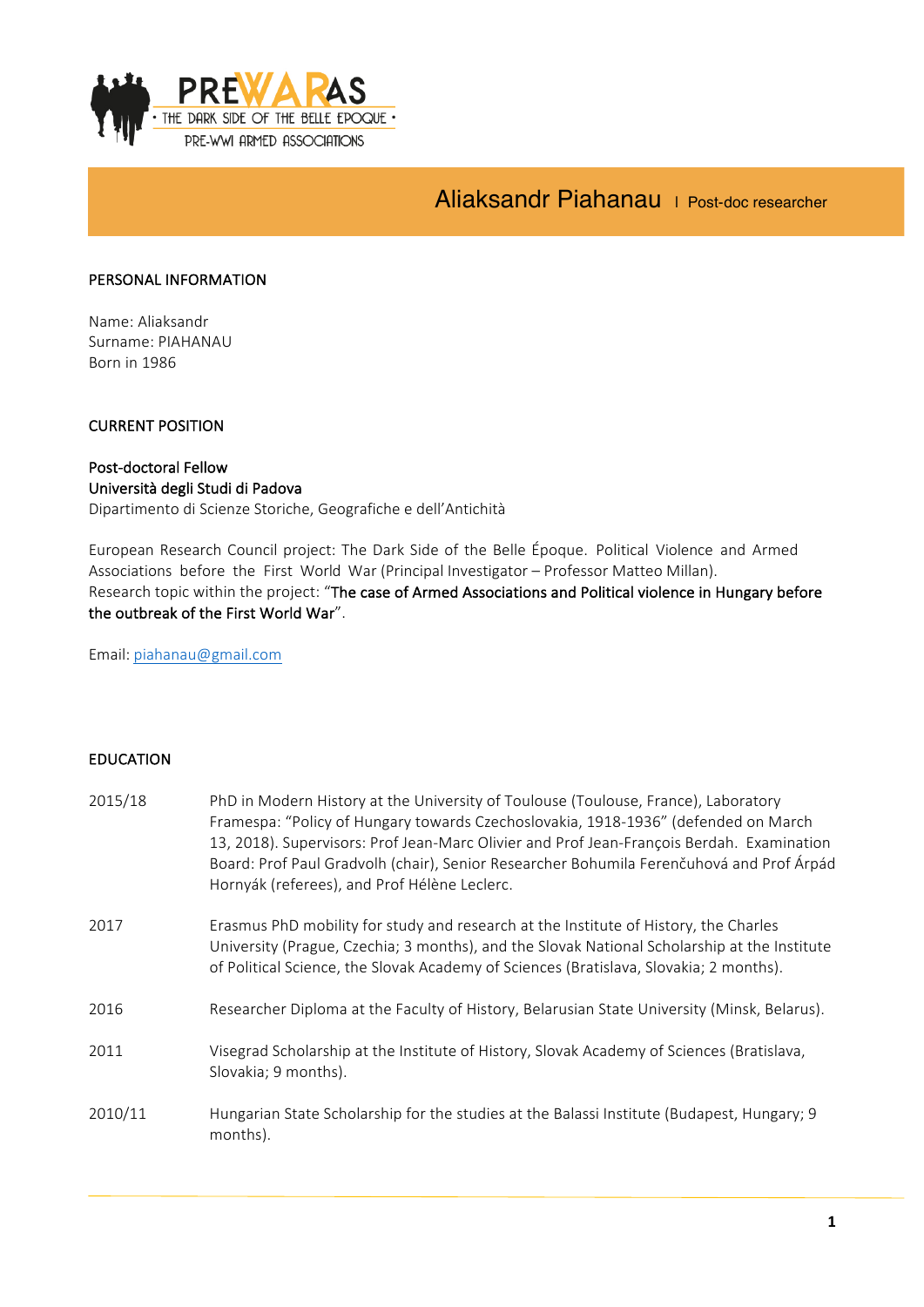2009/10 Visegrad Scholarship at the Institute of History, the Charles University (Prague, Czechia; 9 months).

2010 Master degree in World History at the Belarusian State University (Minsk, Belarus). Supervisor: Prof Anatol Salkou.

## LECTURES, TALKS AND CONFERENCE PARTICIPATION

- October 2018 ""Getting up agreements between the coal areas and the non-coal areas.' The Paris Peace Conference and the Coal Problem in Central Europe," International conference "On the Threshold of a New Era. Interdisciplinary Conference on the Beginning of the Czechoslovak Republic" (Czech Academy of Sciences, Prague, Czechia)'
- October 2018 "Danubian Triangle—a Failed Project at uniting Central Europe in the Interwar" (in English), International conference "(De-)constructing Central Europe: From Mitteleuropa to Visions of a Common Europe,1918-2018" (European University Viadrina, Frankfurt a.d. Oder, Germany).
- July 2018 "Every wagon of coal should be paid by territorial sacrifices. Hungarian-Czechoslovak Border Conflict and the Coal Problem, 1918–1920." International conference "Treaties of the Paris Peace Conference, 1919-1920" (1 December 1918 University of Alba Iulia, Alba Iulia, Romania).
- September 2017 "Hungary and the Brest Peace Conference of 1918." 7<sup>th</sup> International Congress of Belarusian Studies (Warsaw).
- October 2016 "The economic crisis in Hungary and the attempt of a rapprochement between Budapest and Prague in 1931-32" (in Russian). Conference "Forced neighborhood and adaptation in Central Europe, XVIII - XX centuries" (Institute of Slavic Studies, Russian Academy of Sciences, Moscow, Russia).
- October 2016 "A priest on the front. Jozef Tiso's war diary (August-October 1914)." International Conference "Soldiers and Civilians of Austria-Hungary in the Great War" (Inalco, Paris)
- December 2015 "The question of nationality, an element of disagreement between Czechoslovakia and Hungary (1918-39)" (in French). International Symposium "Nationality at war" (National Museum of the Immigration History, Paris, France).
- November 2015 "Hungary and the question of peace in the Balkans" (in Russian). International Conference "The Great War: a century after 1915" (Academy MNEPU, Moscow, Russia).
- October 2015 "France and the Czechoslovak-Hungarian Relations (1918-39)." 5<sup>th</sup> International Congress of Belarusian Studies (Vytautas Magnus University, Kaunas, Lithuania).
- May 2015 "Neither war, nor peace. The policy of Hungary towards Czechoslovakia (1918-1921) "(in French). Doctoral Workshop "War outputs (XIX - XX centuries)" (Sirice, Paris, Frabce).
- October 2014 "France and the Hungarian-Czechoslovak negotiations, 1923-24" (in Russian).  $2^{nd}$  Franco-Belarusian Conference "Central Europe between France and Russia" (Belarusian State University, Minsk)
- October 2014 "Strategic aims of Hungary in WWI" (in Russian). Russian-Hungarian Conference "Russian and Austro-Hungarian Empires during WWI" (Hungarian Cultural Institute, Moscow).
- October 2014 "France and the Czechoslovak-Hungarian Relations (1918–1939)" (in Russian). 4<sup>th</sup> International Congress of Belarusian Studies (Vytautas Magnus University, Kaunas, Lithuania).
- August 2014 "Great Powers and Local Conflicts: France and the Czechoslovak-Hungarian Reconciliation (1918–1939)" (in English). International Summer School "Former Soviet Union and East Central Europe between Conflict and Reconciliation" (Jena Center for Reconciliation Studies, Friedrich Schiller University, Jena, Germany).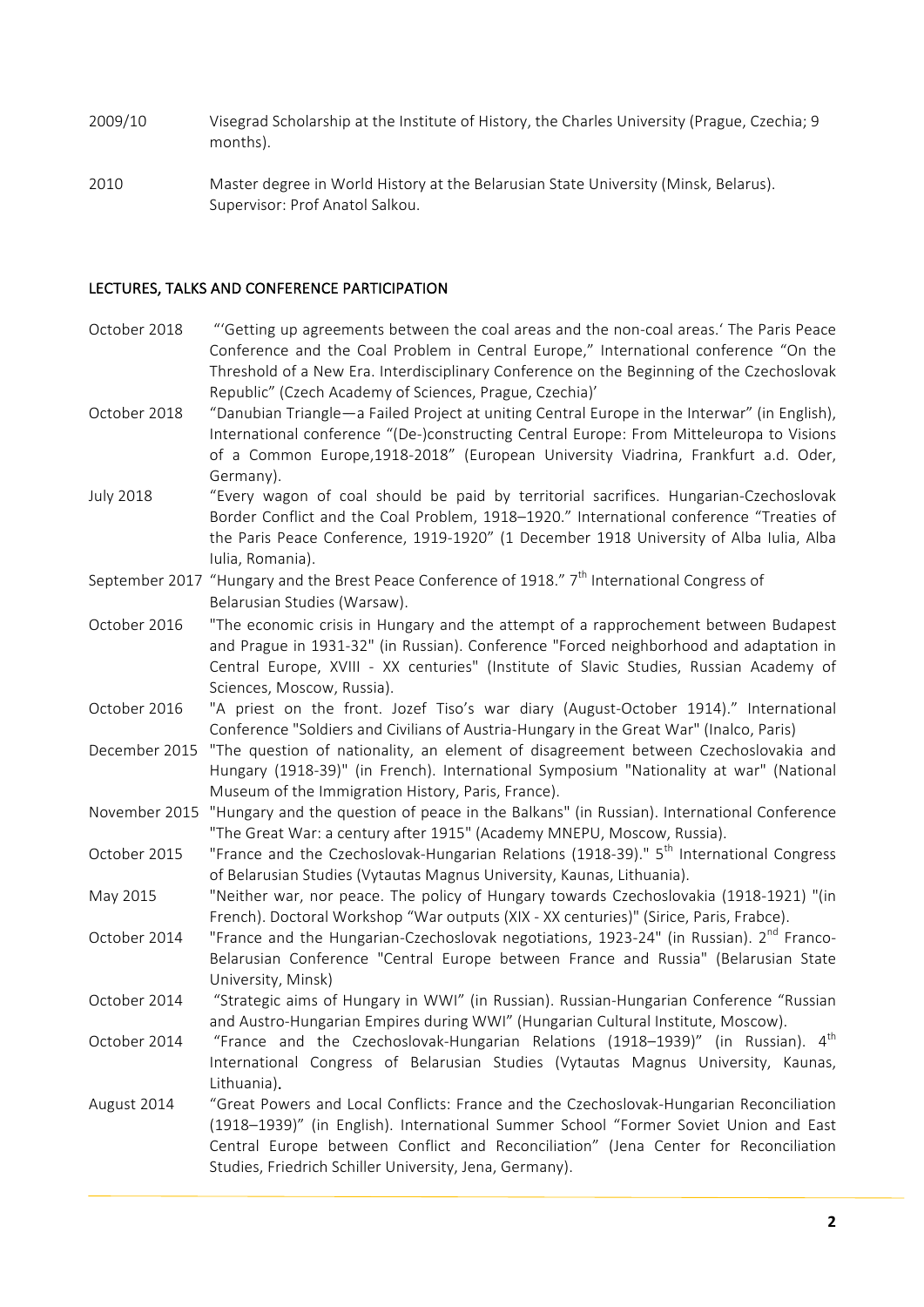- November 2013  $\mu$  "Hungary and the Franco-Soviet rapprochement in the 1930-s" (in French).  $1^{st}$ Belarusian-French Conference "Central Europe between France and Russia" (Denis Diderot University, Paris, France).
- October 2013 "Hungarian territorial ambitions and interests in WWI" (in Russian). International Conference "WWI in the History and Culture of Russia and Europe" (Immanuel Kant Baltic Federal University, Kaliningrad, Russia).
- May 2013 "The past as an arena and an instrument of modern political struggle: politics of history in Hungary after 1989" (in Russian). International Conference "Restoration of History: Politics of Memory in East-Central Europe" (Lithuania's Embassy, Minsk, Belarus).
- April 2013 ""Approaches to the Czechoslovak-Hungarian relations in the Interwar (1918-39): a plexus of territorial dispute, minority rights and the policy of the Great Powers in Central Europe" (in English). European Congress "Europe: Crisis and Renewal" (Fitzwilliam College, Cambridge, UK).

## **PUBLICATIONS**

- 2019 **A.** Piahanau, editor. "Great Power Policies Towards Central Europe, 1914 1945." Bristol: E-International Publishing, 2019.
- 2018 A. Piahanau, "Unrequited love? The Hungarian democrats' relations with the Czechoslovak authorities (1919–1932)" *Hungarian Studies Review* 45/1–2 (2018): 20–60.
- 2018 A. Piahanau, "Czechoslovak-Hungarian Border Dispute", 1914-1918-online. International *Encyclopedia of the First World War*
- 2017 A. Piahanau, "A Priest at the Front. Jozef Tiso Changing Social Identities during the First World War" *Revue des études slave*s 88/4 (2017): 721–741.
- 2017 A. Piahanau, "Book review on Antoine Marès. Edvard Beneš. Un drame entre Hitler et Staline. Paris: Perrin, 2015" *Hungarian Historical Review 6*/1 (2017): 258–261.
- 2014 A. Piahanau, "Hungarian War Aims during WWI: between Expansionism and Separatism" *Central European Papers* 2 (2014): 95–107.
- 2012 A. Piahanau, "Slovak-Hungarian relations in the mirror of the Soviet-German conflictive alliance (1939–1941)" Prague Papers on the History of International Relations 2 (2012): 144–163.
- 2018 Александр Пеганов, "Связи венгерской демократической оппозиции с Прагой (1919 1931 годы)" *Новая и Новейшая история* 1 (2018): 26-42.
- 2017 А. Пеганов, "Политико-экономические отношения Венгрии с Чехословакией в 1931-1932 гг.: неудавшаяся попытка «перезагрузки» на Дунае," in : Вынужденное *соседство — добровольное приспособление в дипломатических и межнациональных отношениях в Центральной, Восточной и Юго-Восточной Европе XVIII–XXI вв. Сборник статей*. Edited by М. Ю. Дронов, А. А. Леонтьева, О. В. Хаванова, 239–253. Москва – Санкт-Петербург: Нестор-История, 2017.
- 2017 А. Пеганов. "Священник на австро-русском фронте. Военный дневник Йозефа Тисо (август – октябрь 1914 г.)" *Вестник Томского государственного университета. История* 46 (2017): 85–93.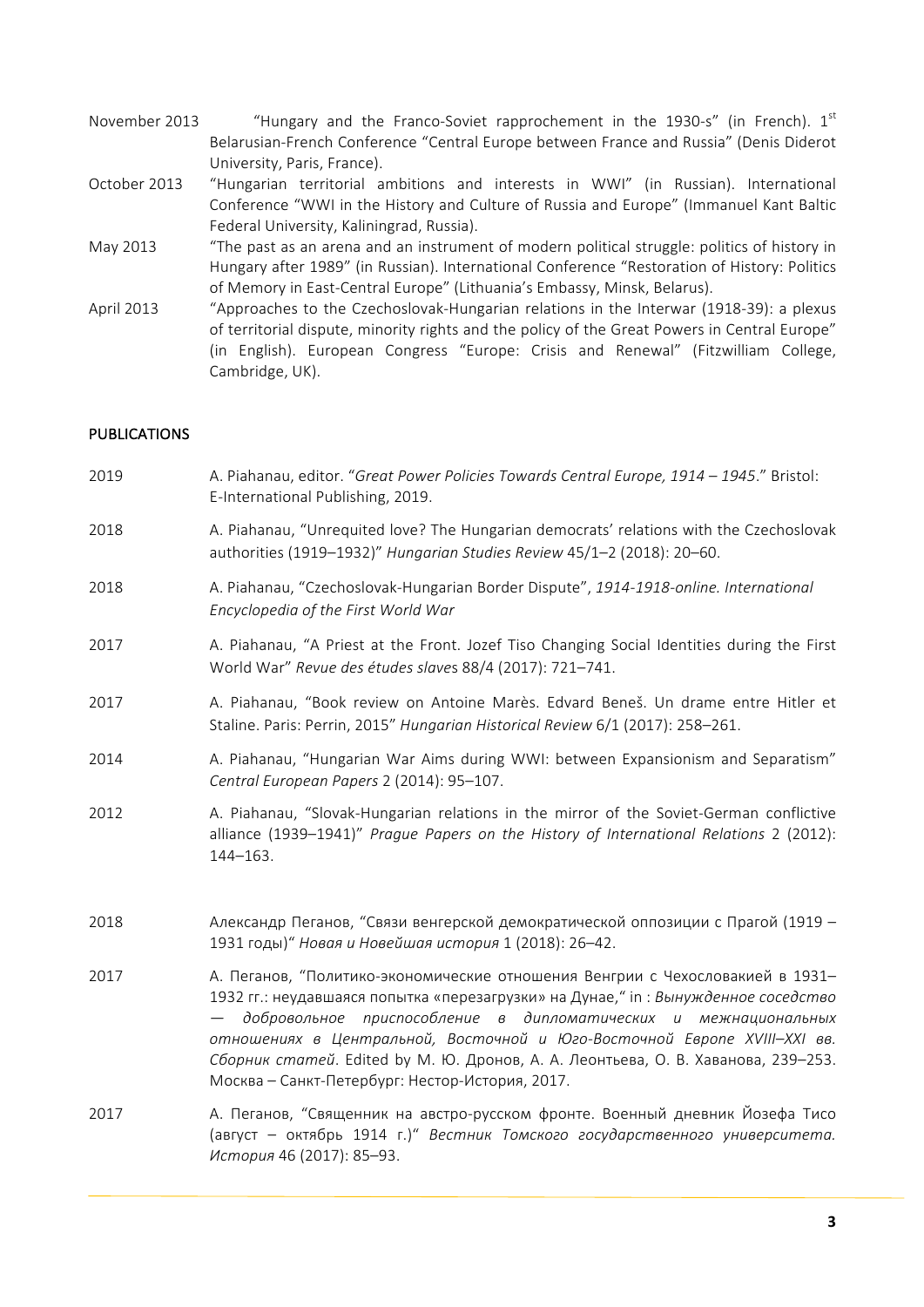- 2016 А. Пеганов, "Пропаганда или тайная дипломатия? Идея заключения Венгрией сепаратного мира с Антантой в начале Первой мировой войны (осень 1914 - лето 1915 г.)" *Петербургский исторический журнал. Исследования по проблемам российской и всеобщей истории* 2/10 (2016): 32–51.
- 2016 А. Пеганов, "Попытки Венгрии нормализовать отношения с Чехословакией в 1920-1921" Славяноведение 3 (2016): 20-30.
- 2015 А. Пеганов, "Поворотный момент в истории отношений между Чехословакией и Венгрией? Дипломатическая дуэль Иштвана Бетлена и Эдуарда Бенеша в январе 1922 – марте 1924 гг.,' *Историческая наука и образование в начале XXI века: проблемы и перспективы (к 70-летию факультета истории, философии и искусств).* Ставрополь: СКФУ, 2015, 69-77.
- 2015 А. Пеганов, Политика Франции в Средней Европе и СССР, 1931–1934 гг. *СЕМИНАР*. *Вып. 2 [7]. Работы победителей 7 конкурса «Актуальная наука» («Советский Союз, Польша и другие страны Центральной и Восточной Европы в мировой политике XX века») памяти О. Н. Кена.* Санкт-Петербург: Польский институт, ИИ РАН, Университет в Белостоке. 2015, 59-80.
- 2015 А. Пеганов, "Чехословакия в политике Будапешта на завершающем этапе Великой войны (от Белградского перемирия 1918 г. до Трианонского мира 1920 г.)," in : *Первая мировая война в судьбах народов Центральной и Юго-Восточной Европы.* Москва: Инслав РАН, 2015, 556-578.
- 2015 А. Пеганов, "Обсуждение ревизии чехословацко-венгерской границы на страницах венгерской межвоенной публицистики (1918–1939)," Кавказ-Карпаты-Балканы: *геополитические, этноконфессиональные и локальные компоненты национального менталитета в XVIII – XX вв.* Ставрополь: СКФУ, 2015, 79–84.
- 2014 А. Пеганов, "Территориальные интересы и амбиции Венгрии в годы Первой мировой войны" in : *Первая мировая война в истории и культуре России и Европы.*  Калининград, 2014, 167-174.
- 2012 А. Пеганов, "Словацко-венгерские отношения в зеркале советско-германского противостояния (1939–1941)" *Российские и славянские исследования* 7 (2012): 183– 191.
- 2012 А. Пеганов, "Секретные переговоры М. Каллаи и Й. Тисо в 1943 г. в контексте венгерско-словацких отношений в годы Второй мировой войны" *Сборник научных статей молодых ученых.* Bып. 1 Минск: Четыре четверти, 2012, 234–243.
- 2012 А. Пеганов, "Влияние политики ревизионизма на словацко-венгерские отношения в ≪год кризиса≫, осень 1938 г. – осень 1939 г. " *Вестник БГУ.* 3.2 (July 2012): 38–43.
- 2011 Леганов, "Становление чехословацкой государственности в Словакии и Подкарпатской Руси: влияние спора о границах с Венгрией (1918-1920 гг.)" *Працы гістарычнага факультэта БДУ* 6 (2011): 165–173.
- 2011 А. Пеганов, "Чехословацкий кризис в 1938-1939 гг.: взаимосвязь неблагоприятной внешнеполитической конъюнктуры и проблемы национальных меньшинств" in : *Международные отношения: история и современность*. Вып. 2. Ставрополь : РГГУ– СтГУ, 2011, 91-109.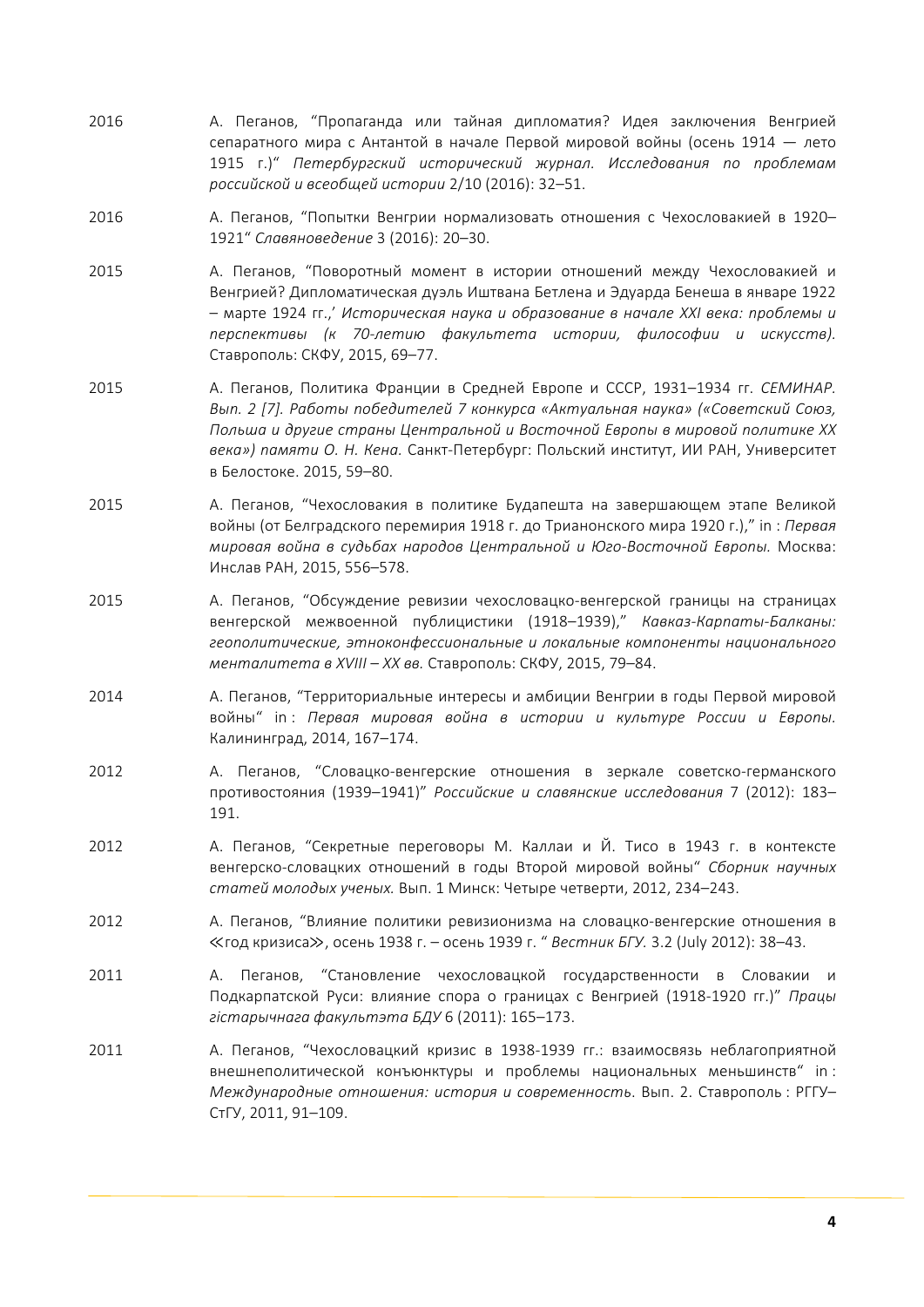- 2010 А. Пеганов, "Венгерский вопрос в межвоенной Чехословакии (1918–1939 гг.): внешнеполитический и внутриполитический аспекты" *Российские и славянские исследования* 4 (2010): 203–210.
- 2009 А. Пеганов, "Чехо-словацко-венгерские переговоры в ноябре 1938 марте 1939 г. о реализации Венского арбитражного решения" *Российские и славянские исследования* 3 (2009): 205–210.

#### Book reviews :

- А. Пеганов, "Рецензия на книгу A. MARÈS. Edvard Beneš. Un drame entre Hitler et Staline. Paris: Perrin, 2015" Славяноведение 3 (2017): 109-111.
- А. Пеганов, "≪Отретушированный≫ дипломат: Ян Спишиак и его «Воспоминания из Будапешта. 1939 – 1944 гг.≫. Рецензия на книгу: Spišiak, Jan. Spomienky z Budapešti. 1939-1944. Bratislava: Slovak Academic Press, 2010" *Российские и славянские исследования* 7 (2012): 313–317.
- А. Пеганов, "Рецензия на книгу: Rozbitie alebo rozpad? Historicke reflexie zaniku Česko-Slovenska / Valerian Bystricky, Miroslav Michela, Michal Schvarc a kol. Bratislava: Veda, 2010" *Российские и славянские исследования* 4 (2011) : 303–307.
- A. Пеганов, "Сообщение о книге. Visszacsatolas vagy megszallas? Szempontok az első becsi dontes ertelmezesehez. Szerk: Simon Attila. Balassagyarmat: Nograd MegyeiLeveltar – Selye Janos Egyetem, 2010" *Российские и славянские исследования* 7 (2012): 341–342.
- А. Пеганов, "Сообщение о книге. Karpatalja. 1919—2009: tortenelem, politika, kultura.Fedinec Csilla, Vehes Mikola (főszerk.). Budapest: Argumentum, 2010" *Российскиеи славянские исследования* 6 *(*2011): 333.
- А. Пеганов, "Сообщение о книге. Zeidler Miklos. A revizios gondolat. Pozsony : Kalligram,2009" *Российские и славянские исследования* 6 *(*2011): 337.
- А. Пеганов, "Сообщение о книге. Miroslav Michela. Pod heslom integrity. Slovenska otazka v politike Madarska: 1918–192. Bratislava: Kalligram, 2009" *Российские иславянские исследования* 6 (2011): 340.
- А. Пеганов, "Сообщение о книге. Jan Němeček. Soumrak a usvit československe diplomacie: 15. březen 1939 a československe zastupitelske uřady. Praha: Akademia, 2008" *Российские и славянские и исследования* 5 (2010): 353–354.
- А. Пеганов, "Сообщение о книге. Michaela Peroutkova. Vyhnani. Jeho obraz v česke a německe literatuře a ve vzpominkach. Praha: Libri, 2008" *Российские иславянские исследования* 4 *(*2009): 397–399.
- А. Пеганов, "Сообщение о книге. Židovska menšina za druhe republiky. M. Pojar, B.Soukupova, M. Zahradnikova. Praha: Židovske muzeum, 2007" *Российские иславянские исследования* 4 *(*2009): 393–394.
- А. Пеганов, "Сообщение о книге. Německe menšiny v pravnich normach. 1938–1948: Československo ve srovnani s vybranymi evropskymi zememi. J. Pešek, Old. Toma, M.Kittel, H. Moller. Brno-Praha: Dolpnek, 2006" *Российские и славянскиеисследования.* 3 *(*2008): 308–309.

#### Translations: